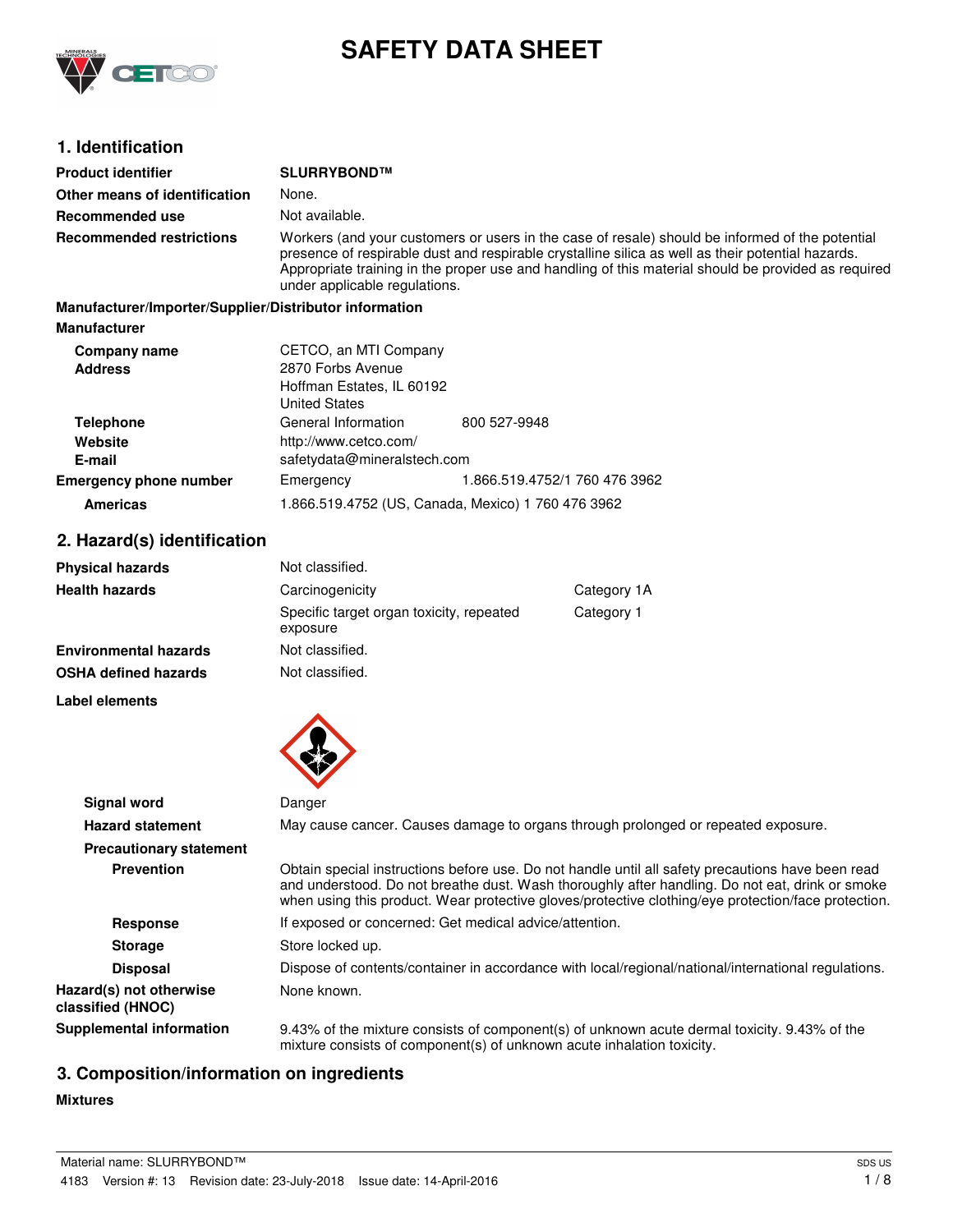| <b>Chemical name</b>                                                         | Common name and synonyms                                                                                                                                                                                                                                                                                                                                                                                                                                                                                                      | <b>CAS number</b> | %          |
|------------------------------------------------------------------------------|-------------------------------------------------------------------------------------------------------------------------------------------------------------------------------------------------------------------------------------------------------------------------------------------------------------------------------------------------------------------------------------------------------------------------------------------------------------------------------------------------------------------------------|-------------------|------------|
| QUARTZ (SIO2)                                                                |                                                                                                                                                                                                                                                                                                                                                                                                                                                                                                                               | 14808-60-7        | $5 - 10$   |
| <b>CRISTOBALITE</b>                                                          |                                                                                                                                                                                                                                                                                                                                                                                                                                                                                                                               | 14464-46-1        | $1 - < 3$  |
| Other components below reportable levels                                     |                                                                                                                                                                                                                                                                                                                                                                                                                                                                                                                               |                   | $90 - 100$ |
|                                                                              | *Designates that a specific chemical identity and/or percentage of composition has been withheld as a trade secret.                                                                                                                                                                                                                                                                                                                                                                                                           |                   |            |
| <b>Composition comments</b>                                                  | Occupational Exposure Limits for constituents are listed in Section 8. Occupational Exposure<br>Limits for impurities are listed in Section 8.                                                                                                                                                                                                                                                                                                                                                                                |                   |            |
| 4. First-aid measures                                                        |                                                                                                                                                                                                                                                                                                                                                                                                                                                                                                                               |                   |            |
| Inhalation                                                                   | Move to fresh air. Call a physician if symptoms develop or persist.                                                                                                                                                                                                                                                                                                                                                                                                                                                           |                   |            |
| <b>Skin contact</b>                                                          | Wash off with soap and water. Get medical attention if irritation develops and persists.                                                                                                                                                                                                                                                                                                                                                                                                                                      |                   |            |
| Eye contact                                                                  | Do not rub eyes. Rinse with water. Get medical attention if irritation develops and persists.                                                                                                                                                                                                                                                                                                                                                                                                                                 |                   |            |
| Ingestion                                                                    | Rinse mouth. Get medical attention if symptoms occur.                                                                                                                                                                                                                                                                                                                                                                                                                                                                         |                   |            |
| <b>Most important</b><br>symptoms/effects, acute and<br>delayed              | Dusts may irritate the respiratory tract, skin and eyes. Prolonged exposure may cause chronic<br>effects.                                                                                                                                                                                                                                                                                                                                                                                                                     |                   |            |
| Indication of immediate<br>medical attention and special<br>treatment needed | Provide general supportive measures and treat symptomatically. Keep victim under observation.<br>Symptoms may be delayed.                                                                                                                                                                                                                                                                                                                                                                                                     |                   |            |
| <b>General information</b>                                                   | IF exposed or concerned: Get medical advice/attention. If you feel unwell, seek medical advice<br>(show the label where possible). Ensure that medical personnel are aware of the material(s)<br>involved, and take precautions to protect themselves.                                                                                                                                                                                                                                                                        |                   |            |
| 5. Fire-fighting measures                                                    |                                                                                                                                                                                                                                                                                                                                                                                                                                                                                                                               |                   |            |
| Suitable extinguishing media                                                 | Water fog. Foam. Dry chemical powder. Carbon dioxide (CO2).                                                                                                                                                                                                                                                                                                                                                                                                                                                                   |                   |            |
| <b>Unsuitable extinguishing</b><br>media                                     | Do not use water jet as an extinguisher, as this will spread the fire.                                                                                                                                                                                                                                                                                                                                                                                                                                                        |                   |            |
| Specific hazards arising from<br>the chemical                                | During fire, gases hazardous to health may be formed.                                                                                                                                                                                                                                                                                                                                                                                                                                                                         |                   |            |
| Special protective equipment<br>and precautions for firefighters             | Self-contained breathing apparatus and full protective clothing must be worn in case of fire.                                                                                                                                                                                                                                                                                                                                                                                                                                 |                   |            |
| <b>Fire fighting</b><br>equipment/instructions                               | Use water spray to cool unopened containers.                                                                                                                                                                                                                                                                                                                                                                                                                                                                                  |                   |            |
| <b>Specific methods</b>                                                      | Use standard firefighting procedures and consider the hazards of other involved materials.                                                                                                                                                                                                                                                                                                                                                                                                                                    |                   |            |
| <b>General fire hazards</b>                                                  | No unusual fire or explosion hazards noted.                                                                                                                                                                                                                                                                                                                                                                                                                                                                                   |                   |            |
| 6. Accidental release measures                                               |                                                                                                                                                                                                                                                                                                                                                                                                                                                                                                                               |                   |            |
| Personal precautions,<br>protective equipment and<br>emergency procedures    | Keep unnecessary personnel away. Keep people away from and upwind of spill/leak. Wear<br>appropriate protective equipment and clothing during clean-up. Do not breathe dust. Use a<br>NIOSH/MSHA approved respirator if there is a risk of exposure to dust/fume at levels exceeding<br>the exposure limits. Ensure adequate ventilation. Local authorities should be advised if significant<br>spillages cannot be contained. For personal protection, see section 8 of the SDS.                                             |                   |            |
| Methods and materials for<br>containment and cleaning up                     | Avoid dispersal of dust in the air (i.e., clearing dust surfaces with compressed air). Collect dust<br>using a vacuum cleaner equipped with HEPA filter. Stop the flow of material, if this is without risk.                                                                                                                                                                                                                                                                                                                  |                   |            |
|                                                                              | Large Spills: Wet down with water and dike for later disposal. Shovel the material into waste<br>container. Following product recovery, flush area with water.                                                                                                                                                                                                                                                                                                                                                                |                   |            |
|                                                                              | Small Spills: Sweep up or vacuum up spillage and collect in suitable container for disposal.                                                                                                                                                                                                                                                                                                                                                                                                                                  |                   |            |
|                                                                              | Never return spills to original containers for re-use. Put material in suitable, covered, labeled<br>containers. For waste disposal, see section 13 of the SDS.                                                                                                                                                                                                                                                                                                                                                               |                   |            |
| <b>Environmental precautions</b>                                             | Avoid discharge into drains, water courses or onto the ground.                                                                                                                                                                                                                                                                                                                                                                                                                                                                |                   |            |
| 7. Handling and storage                                                      |                                                                                                                                                                                                                                                                                                                                                                                                                                                                                                                               |                   |            |
| Precautions for safe handling                                                | Obtain special instructions before use. Do not handle until all safety precautions have been read<br>and understood. Minimize dust generation and accumulation. Provide appropriate exhaust<br>ventilation at places where dust is formed. Do not breathe dust. Avoid prolonged exposure. When<br>using, do not eat, drink or smoke. Should be handled in closed systems, if possible. Wear<br>appropriate personal protective equipment. Wash hands thoroughly after handling. Observe good<br>industrial hygiene practices. |                   |            |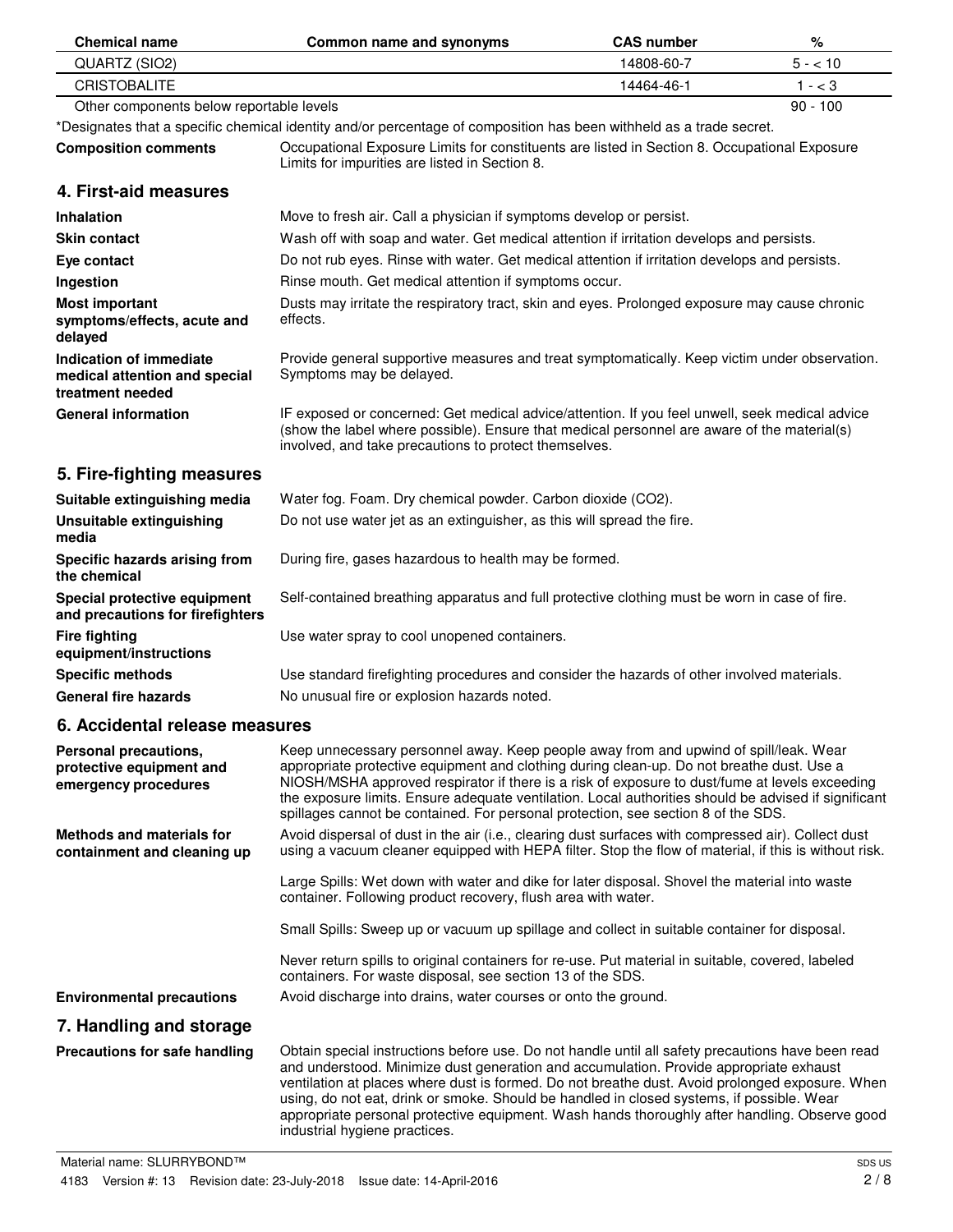# **8. Exposure controls/personal protection**

# **Occupational exposure limits**

The following constituents are the only constituents of the product which have a PEL, TLV or other recommended exposure limit. At this time, the other constituents have no known exposure limits.

| <b>Components</b>                                            | US. OSHA Table Z-1 Limits for Air Contaminants (29 CFR 1910.1000)<br><b>Type</b>                                                                                                                                                                                                                                                                                                                                                                                                                                                                                                                                                                                                                                                                                                           | Value              | <b>Form</b>          |
|--------------------------------------------------------------|--------------------------------------------------------------------------------------------------------------------------------------------------------------------------------------------------------------------------------------------------------------------------------------------------------------------------------------------------------------------------------------------------------------------------------------------------------------------------------------------------------------------------------------------------------------------------------------------------------------------------------------------------------------------------------------------------------------------------------------------------------------------------------------------|--------------------|----------------------|
| <b>CRISTOBALITE (CAS</b><br>14464-46-1)                      | PEL                                                                                                                                                                                                                                                                                                                                                                                                                                                                                                                                                                                                                                                                                                                                                                                        | $0.05$ mg/m $3$    | Respirable dust.     |
| QUARTZ (SIO2) (CAS<br>14808-60-7)                            | <b>PEL</b>                                                                                                                                                                                                                                                                                                                                                                                                                                                                                                                                                                                                                                                                                                                                                                                 | $0.05$ mg/m $3$    | Respirable dust.     |
| US. OSHA Table Z-3 (29 CFR 1910.1000)                        |                                                                                                                                                                                                                                                                                                                                                                                                                                                                                                                                                                                                                                                                                                                                                                                            |                    |                      |
| <b>Components</b>                                            | <b>Type</b>                                                                                                                                                                                                                                                                                                                                                                                                                                                                                                                                                                                                                                                                                                                                                                                | Value              | Form                 |
| <b>CRISTOBALITE (CAS</b><br>14464-46-1)                      | <b>TWA</b>                                                                                                                                                                                                                                                                                                                                                                                                                                                                                                                                                                                                                                                                                                                                                                                 | $0.05$ mg/m $3$    | Respirable.          |
|                                                              |                                                                                                                                                                                                                                                                                                                                                                                                                                                                                                                                                                                                                                                                                                                                                                                            | 1.2 mppcf          | Respirable.          |
| QUARTZ (SIO2) (CAS<br>14808-60-7)                            | <b>TWA</b>                                                                                                                                                                                                                                                                                                                                                                                                                                                                                                                                                                                                                                                                                                                                                                                 | $0.1$ mg/m $3$     | Respirable.          |
|                                                              |                                                                                                                                                                                                                                                                                                                                                                                                                                                                                                                                                                                                                                                                                                                                                                                            | 2.4 mppcf          | Respirable.          |
| <b>Impurities</b>                                            | <b>Type</b>                                                                                                                                                                                                                                                                                                                                                                                                                                                                                                                                                                                                                                                                                                                                                                                | Value              | Form                 |
| <b>INERT OR NUISANCE</b><br><b>DUSTS</b>                     | <b>TWA</b>                                                                                                                                                                                                                                                                                                                                                                                                                                                                                                                                                                                                                                                                                                                                                                                 | $5 \text{ mg/m}$ 3 | Respirable fraction. |
|                                                              |                                                                                                                                                                                                                                                                                                                                                                                                                                                                                                                                                                                                                                                                                                                                                                                            | $15 \text{ mg/m}$  | Total dust.          |
|                                                              |                                                                                                                                                                                                                                                                                                                                                                                                                                                                                                                                                                                                                                                                                                                                                                                            | 50 mppcf           | Total dust.          |
|                                                              |                                                                                                                                                                                                                                                                                                                                                                                                                                                                                                                                                                                                                                                                                                                                                                                            | 15 mppcf           | Respirable fraction. |
| <b>US. ACGIH Threshold Limit Values</b><br><b>Components</b> | <b>Type</b>                                                                                                                                                                                                                                                                                                                                                                                                                                                                                                                                                                                                                                                                                                                                                                                | Value              | <b>Form</b>          |
| <b>CRISTOBALITE (CAS</b><br>14464-46-1)                      | <b>TWA</b>                                                                                                                                                                                                                                                                                                                                                                                                                                                                                                                                                                                                                                                                                                                                                                                 | $0.025$ mg/m3      | Respirable fraction. |
| QUARTZ (SIO2) (CAS<br>14808-60-7)                            | <b>TWA</b>                                                                                                                                                                                                                                                                                                                                                                                                                                                                                                                                                                                                                                                                                                                                                                                 | $0.025$ mg/m3      | Respirable fraction. |
| US. NIOSH: Pocket Guide to Chemical Hazards                  |                                                                                                                                                                                                                                                                                                                                                                                                                                                                                                                                                                                                                                                                                                                                                                                            |                    |                      |
| <b>Components</b>                                            | <b>Type</b>                                                                                                                                                                                                                                                                                                                                                                                                                                                                                                                                                                                                                                                                                                                                                                                | Value              | Form                 |
| <b>CRISTOBALITE (CAS</b><br>14464-46-1)                      | <b>TWA</b>                                                                                                                                                                                                                                                                                                                                                                                                                                                                                                                                                                                                                                                                                                                                                                                 | $0.05$ mg/m3       | Respirable dust.     |
| QUARTZ (SIO2) (CAS<br>14808-60-7)                            | <b>TWA</b>                                                                                                                                                                                                                                                                                                                                                                                                                                                                                                                                                                                                                                                                                                                                                                                 | $0.05$ mg/m3       | Respirable dust.     |
| <b>Biological limit values</b>                               | No biological exposure limits noted for the ingredient(s).                                                                                                                                                                                                                                                                                                                                                                                                                                                                                                                                                                                                                                                                                                                                 |                    |                      |
| <b>Exposure guidelines</b>                                   | Occupational exposure to nuisance dust (total and respirable) and respirable crystalline silica<br>should be monitored and controlled.                                                                                                                                                                                                                                                                                                                                                                                                                                                                                                                                                                                                                                                     |                    |                      |
| Appropriate engineering<br>controls                          | Good general ventilation (typically 10 air changes per hour) should be used. Ventilation rates<br>should be matched to conditions. If applicable, use process enclosures, local exhaust ventilation,<br>or other engineering controls to maintain airborne levels below recommended exposure limits. If<br>exposure limits have not been established, maintain airborne levels to an acceptable level. If<br>engineering measures are not sufficient to maintain concentrations of dust particulates below the<br>Occupational Exposure Limit (OEL), suitable respiratory protection must be worn. If material is<br>ground, cut, or used in any operation which may generate dusts, use appropriate local exhaust<br>ventilation to keep exposures below the recommended exposure limits. |                    |                      |
|                                                              | Individual protection measures, such as personal protective equipment                                                                                                                                                                                                                                                                                                                                                                                                                                                                                                                                                                                                                                                                                                                      |                    |                      |
| Eye/face protection                                          | Chemical respirator with organic vapor cartridge, full facepiece, dust and mist filter.                                                                                                                                                                                                                                                                                                                                                                                                                                                                                                                                                                                                                                                                                                    |                    |                      |
| <b>Skin protection</b><br><b>Hand protection</b>             | Wear appropriate chemical resistant gloves.                                                                                                                                                                                                                                                                                                                                                                                                                                                                                                                                                                                                                                                                                                                                                |                    |                      |
| Other                                                        | Use of an impervious apron is recommended.                                                                                                                                                                                                                                                                                                                                                                                                                                                                                                                                                                                                                                                                                                                                                 |                    |                      |
|                                                              |                                                                                                                                                                                                                                                                                                                                                                                                                                                                                                                                                                                                                                                                                                                                                                                            |                    |                      |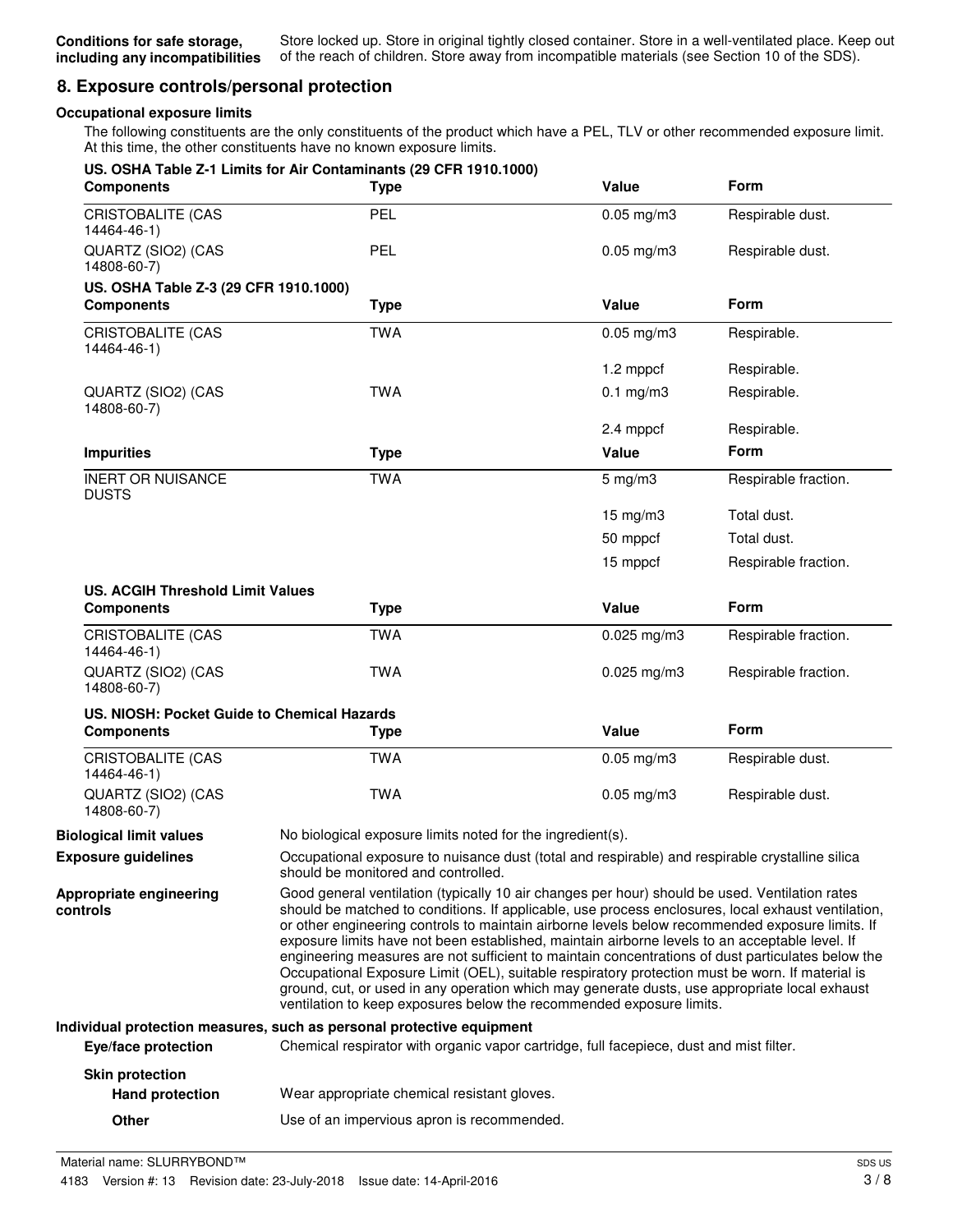| <b>Respiratory protection</b>     | Use a NIOSH/MSHA approved respirator if there is a risk of exposure to dust/fume at levels<br>exceeding the exposure limits. Chemical respirator with organic vapor cartridge, full facepiece,<br>dust and mist filter.                                                    |  |
|-----------------------------------|----------------------------------------------------------------------------------------------------------------------------------------------------------------------------------------------------------------------------------------------------------------------------|--|
| <b>Thermal hazards</b>            | Wear appropriate thermal protective clothing, when necessary.                                                                                                                                                                                                              |  |
| General hygiene<br>considerations | Observe any medical surveillance requirements. Always observe good personal hygiene<br>measures, such as washing after handling the material and before eating, drinking, and/or<br>smoking. Routinely wash work clothing and protective equipment to remove contaminants. |  |

# **9. Physical and chemical properties**

| <b>Appearance</b>                                 |                                                                                               |
|---------------------------------------------------|-----------------------------------------------------------------------------------------------|
| <b>Physical state</b>                             | Solid.                                                                                        |
| <b>Form</b>                                       | Powder.                                                                                       |
| Color                                             | Not available.                                                                                |
| Odor                                              | Not available.                                                                                |
| <b>Odor threshold</b>                             | Not available.                                                                                |
| рH                                                | Not available.                                                                                |
| <b>Melting point/freezing point</b>               | Not available.                                                                                |
| Initial boiling point and boiling<br>range        | Not available.                                                                                |
| <b>Flash point</b>                                | Not available.                                                                                |
| <b>Evaporation rate</b>                           | Not available.                                                                                |
| Flammability (solid, gas)                         | Not available.                                                                                |
| Upper/lower flammability or explosive limits      |                                                                                               |
| <b>Flammability limit - lower</b><br>$(\%)$       | Not available.                                                                                |
| <b>Flammability limit - upper</b><br>(%)          | Not available.                                                                                |
| Explosive limit - lower (%)                       | Not available.                                                                                |
| Explosive limit - upper (%)                       | Not available.                                                                                |
| Vapor pressure                                    | 0.00001 hPa estimated                                                                         |
| <b>Vapor density</b>                              | Not available.                                                                                |
| <b>Relative density</b>                           | Not available.                                                                                |
| Solubility(ies)                                   |                                                                                               |
| Solubility (water)                                | Not available.                                                                                |
| <b>Partition coefficient</b><br>(n-octanol/water) | Not available.                                                                                |
| Auto-ignition temperature                         | Not available.                                                                                |
| <b>Decomposition temperature</b>                  | Not available.                                                                                |
| <b>Viscosity</b>                                  | Not available.                                                                                |
| <b>Other information</b>                          |                                                                                               |
| <b>Explosive properties</b>                       | Not explosive.                                                                                |
| <b>Oxidizing properties</b>                       | Not oxidizing.                                                                                |
| <b>Percent volatile</b>                           | 0 % estimated                                                                                 |
| <b>VOC</b>                                        | CARB                                                                                          |
| 10. Stability and reactivity                      |                                                                                               |
| Reactivity                                        | The product is stable and non-reactive under normal conditions of use, storage and transport. |
| <b>Chemical stability</b>                         | Material is stable under normal conditions.                                                   |
| <b>Possibility of hazardous</b><br>reactions      | No dangerous reaction known under conditions of normal use.                                   |
| <b>Conditions to avoid</b>                        | Contact with incompatible materials.                                                          |
| Incompatible materials                            | Powerful oxidizers. Chlorine.                                                                 |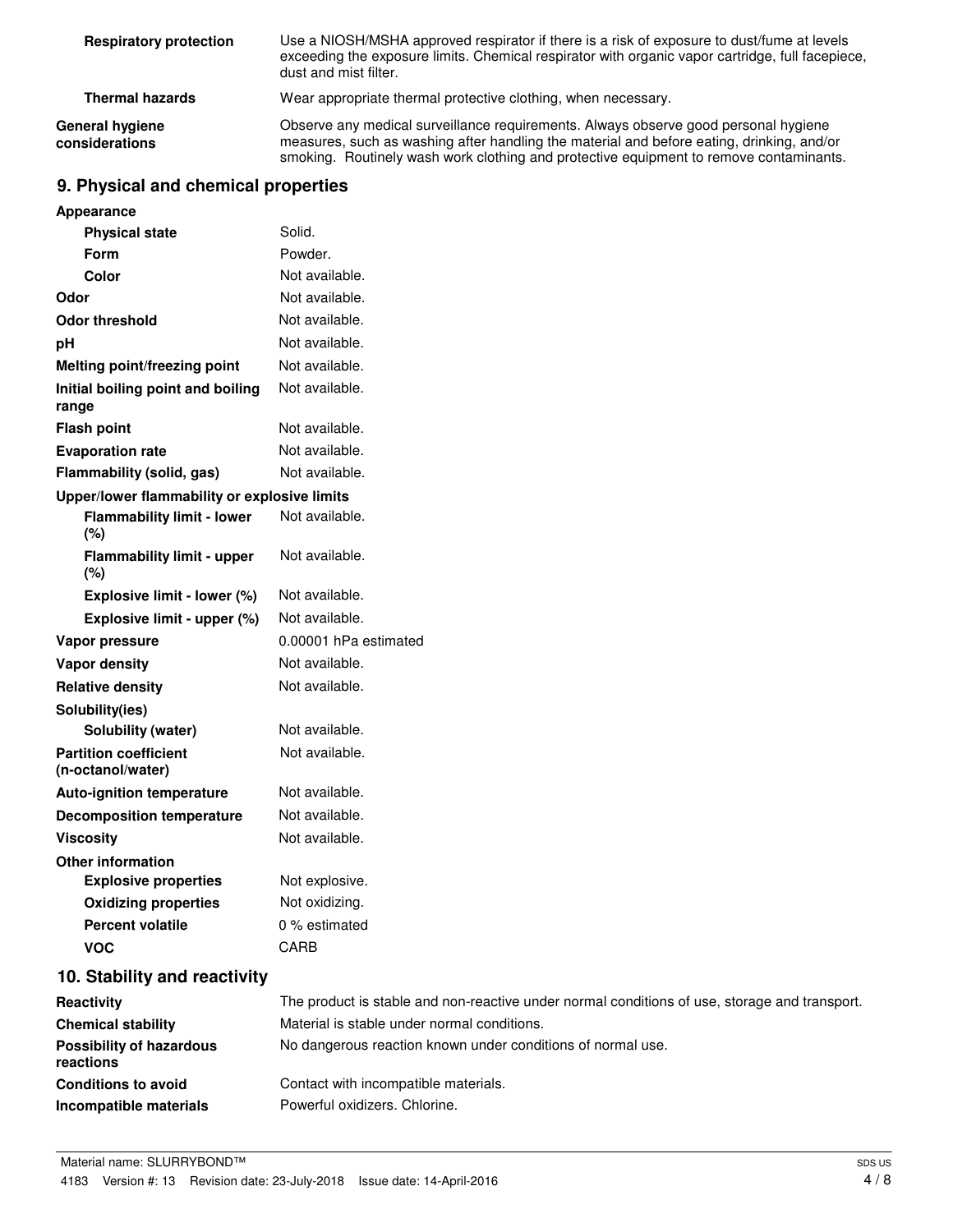# **11. Toxicological information**

# **Information on likely routes of exposure**

| Inhalation                                                                         | May cause damage to organs through prolonged or repeated exposure by inhalation. Dust may<br>irritate respiratory system. |
|------------------------------------------------------------------------------------|---------------------------------------------------------------------------------------------------------------------------|
| <b>Skin contact</b>                                                                | Dust or powder may irritate the skin.                                                                                     |
| Eye contact                                                                        | Dust may irritate the eyes.                                                                                               |
| Ingestion                                                                          | Expected to be a low ingestion hazard.                                                                                    |
| Symptoms related to the<br>physical, chemical and<br>toxicological characteristics | Dusts may irritate the respiratory tract, skin and eyes.                                                                  |

# **Information on toxicological effects**

| <b>Acute toxicity</b>                                                                                                             | Not known.                    |                                                                                                                                                                                                                                                                                                                                                                                                                                                                                                                                                                                                                                                                                                                                                                                                                                                                                                                                                                                                                                                                                                                                                                                                                                                                                                                                                                                                                                                                                                                                                                                                    |
|-----------------------------------------------------------------------------------------------------------------------------------|-------------------------------|----------------------------------------------------------------------------------------------------------------------------------------------------------------------------------------------------------------------------------------------------------------------------------------------------------------------------------------------------------------------------------------------------------------------------------------------------------------------------------------------------------------------------------------------------------------------------------------------------------------------------------------------------------------------------------------------------------------------------------------------------------------------------------------------------------------------------------------------------------------------------------------------------------------------------------------------------------------------------------------------------------------------------------------------------------------------------------------------------------------------------------------------------------------------------------------------------------------------------------------------------------------------------------------------------------------------------------------------------------------------------------------------------------------------------------------------------------------------------------------------------------------------------------------------------------------------------------------------------|
| <b>Components</b>                                                                                                                 | <b>Species</b>                | <b>Test Results</b>                                                                                                                                                                                                                                                                                                                                                                                                                                                                                                                                                                                                                                                                                                                                                                                                                                                                                                                                                                                                                                                                                                                                                                                                                                                                                                                                                                                                                                                                                                                                                                                |
| CRISTOBALITE (CAS 14464-46-1)                                                                                                     |                               |                                                                                                                                                                                                                                                                                                                                                                                                                                                                                                                                                                                                                                                                                                                                                                                                                                                                                                                                                                                                                                                                                                                                                                                                                                                                                                                                                                                                                                                                                                                                                                                                    |
| Acute                                                                                                                             |                               |                                                                                                                                                                                                                                                                                                                                                                                                                                                                                                                                                                                                                                                                                                                                                                                                                                                                                                                                                                                                                                                                                                                                                                                                                                                                                                                                                                                                                                                                                                                                                                                                    |
| Oral                                                                                                                              |                               |                                                                                                                                                                                                                                                                                                                                                                                                                                                                                                                                                                                                                                                                                                                                                                                                                                                                                                                                                                                                                                                                                                                                                                                                                                                                                                                                                                                                                                                                                                                                                                                                    |
| LD50                                                                                                                              | Rat                           | > 22500 mg/kg                                                                                                                                                                                                                                                                                                                                                                                                                                                                                                                                                                                                                                                                                                                                                                                                                                                                                                                                                                                                                                                                                                                                                                                                                                                                                                                                                                                                                                                                                                                                                                                      |
| <b>Skin corrosion/irritation</b>                                                                                                  |                               | Prolonged skin contact may cause temporary irritation.                                                                                                                                                                                                                                                                                                                                                                                                                                                                                                                                                                                                                                                                                                                                                                                                                                                                                                                                                                                                                                                                                                                                                                                                                                                                                                                                                                                                                                                                                                                                             |
| Serious eye damage/eye<br>irritation                                                                                              |                               | Direct contact with eyes may cause temporary irritation.                                                                                                                                                                                                                                                                                                                                                                                                                                                                                                                                                                                                                                                                                                                                                                                                                                                                                                                                                                                                                                                                                                                                                                                                                                                                                                                                                                                                                                                                                                                                           |
| Respiratory or skin sensitization                                                                                                 |                               |                                                                                                                                                                                                                                                                                                                                                                                                                                                                                                                                                                                                                                                                                                                                                                                                                                                                                                                                                                                                                                                                                                                                                                                                                                                                                                                                                                                                                                                                                                                                                                                                    |
| <b>Respiratory sensitization</b>                                                                                                  | Not a respiratory sensitizer. |                                                                                                                                                                                                                                                                                                                                                                                                                                                                                                                                                                                                                                                                                                                                                                                                                                                                                                                                                                                                                                                                                                                                                                                                                                                                                                                                                                                                                                                                                                                                                                                                    |
| <b>Skin sensitization</b>                                                                                                         |                               | This product is not expected to cause skin sensitization.                                                                                                                                                                                                                                                                                                                                                                                                                                                                                                                                                                                                                                                                                                                                                                                                                                                                                                                                                                                                                                                                                                                                                                                                                                                                                                                                                                                                                                                                                                                                          |
| Germ cell mutagenicity                                                                                                            | mutagenic or genotoxic.       | No data available to indicate product or any components present at greater than 0.1% are                                                                                                                                                                                                                                                                                                                                                                                                                                                                                                                                                                                                                                                                                                                                                                                                                                                                                                                                                                                                                                                                                                                                                                                                                                                                                                                                                                                                                                                                                                           |
| Carcinogenicity                                                                                                                   |                               | In 1997, IARC (the International Agency for Research on Cancer) concluded that crystalline silica<br>inhaled from occupational sources can cause lung cancer in humans. However in making the<br>overall evaluation, IARC noted that "carcinogenicity was not detected in all industrial<br>circumstances studied. Carcinogenicity may be dependent on inherent characteristics of the<br>crystalline silica or on external factors affecting its biological activity or distribution of its<br>polymorphs." (IARC Monographs on the evaluation of the carcinogenic risks of chemicals to<br>humans, Silica, silicates dust and organic fibres, 1997, Vol. 68, IARC, Lyon, France.) In June<br>2003, SCOEL (the EU Scientific Committee on Occupational Exposure Limits) concluded that the<br>main effect in humans of the inhalation of respirable crystalline silica dust is silicosis. "There is<br>sufficient information to conclude that the relative risk of lung cancer is increased in persons with<br>silicosis (and, apparently, not in employees without silicosis exposed to silica dust in quarries and<br>in the ceramic industry). Therefore, preventing the onset of silicosis will also reduce the cancer<br>risk" (SCOEL SUM Doc 94-final, June 2003) According to the current state of the art, worker<br>protection against silicosis can be consistently assured by respecting the existing regulatory<br>occupational exposure limits. May cause cancer. Occupational exposure to respirable dust and<br>respirable crystalline silica should be monitored and controlled. |
| IARC Monographs. Overall Evaluation of Carcinogenicity                                                                            |                               |                                                                                                                                                                                                                                                                                                                                                                                                                                                                                                                                                                                                                                                                                                                                                                                                                                                                                                                                                                                                                                                                                                                                                                                                                                                                                                                                                                                                                                                                                                                                                                                                    |
| CRISTOBALITE (CAS 14464-46-1)<br>QUARTZ (SIO2) (CAS 14808-60-7)<br>OSHA Specifically Regulated Substances (29 CFR 1910.1001-1052) |                               | 1 Carcinogenic to humans.<br>1 Carcinogenic to humans.                                                                                                                                                                                                                                                                                                                                                                                                                                                                                                                                                                                                                                                                                                                                                                                                                                                                                                                                                                                                                                                                                                                                                                                                                                                                                                                                                                                                                                                                                                                                             |
| CRISTOBALITE (CAS 14464-46-1)                                                                                                     |                               | Cancer                                                                                                                                                                                                                                                                                                                                                                                                                                                                                                                                                                                                                                                                                                                                                                                                                                                                                                                                                                                                                                                                                                                                                                                                                                                                                                                                                                                                                                                                                                                                                                                             |
| QUARTZ (SIO2) (CAS 14808-60-7)                                                                                                    |                               | Cancer                                                                                                                                                                                                                                                                                                                                                                                                                                                                                                                                                                                                                                                                                                                                                                                                                                                                                                                                                                                                                                                                                                                                                                                                                                                                                                                                                                                                                                                                                                                                                                                             |
| US. National Toxicology Program (NTP) Report on Carcinogens                                                                       |                               |                                                                                                                                                                                                                                                                                                                                                                                                                                                                                                                                                                                                                                                                                                                                                                                                                                                                                                                                                                                                                                                                                                                                                                                                                                                                                                                                                                                                                                                                                                                                                                                                    |
| CRISTOBALITE (CAS 14464-46-1)                                                                                                     |                               | Known To Be Human Carcinogen.<br>Reasonably Anticipated to be a Human Carcinogen.                                                                                                                                                                                                                                                                                                                                                                                                                                                                                                                                                                                                                                                                                                                                                                                                                                                                                                                                                                                                                                                                                                                                                                                                                                                                                                                                                                                                                                                                                                                  |
| QUARTZ (SIO2) (CAS 14808-60-7)                                                                                                    |                               | Known To Be Human Carcinogen.                                                                                                                                                                                                                                                                                                                                                                                                                                                                                                                                                                                                                                                                                                                                                                                                                                                                                                                                                                                                                                                                                                                                                                                                                                                                                                                                                                                                                                                                                                                                                                      |
| <b>Reproductive toxicity</b>                                                                                                      |                               | This product is not expected to cause reproductive or developmental effects.                                                                                                                                                                                                                                                                                                                                                                                                                                                                                                                                                                                                                                                                                                                                                                                                                                                                                                                                                                                                                                                                                                                                                                                                                                                                                                                                                                                                                                                                                                                       |
| Specific target organ toxicity -<br>single exposure                                                                               | Not classified.               |                                                                                                                                                                                                                                                                                                                                                                                                                                                                                                                                                                                                                                                                                                                                                                                                                                                                                                                                                                                                                                                                                                                                                                                                                                                                                                                                                                                                                                                                                                                                                                                                    |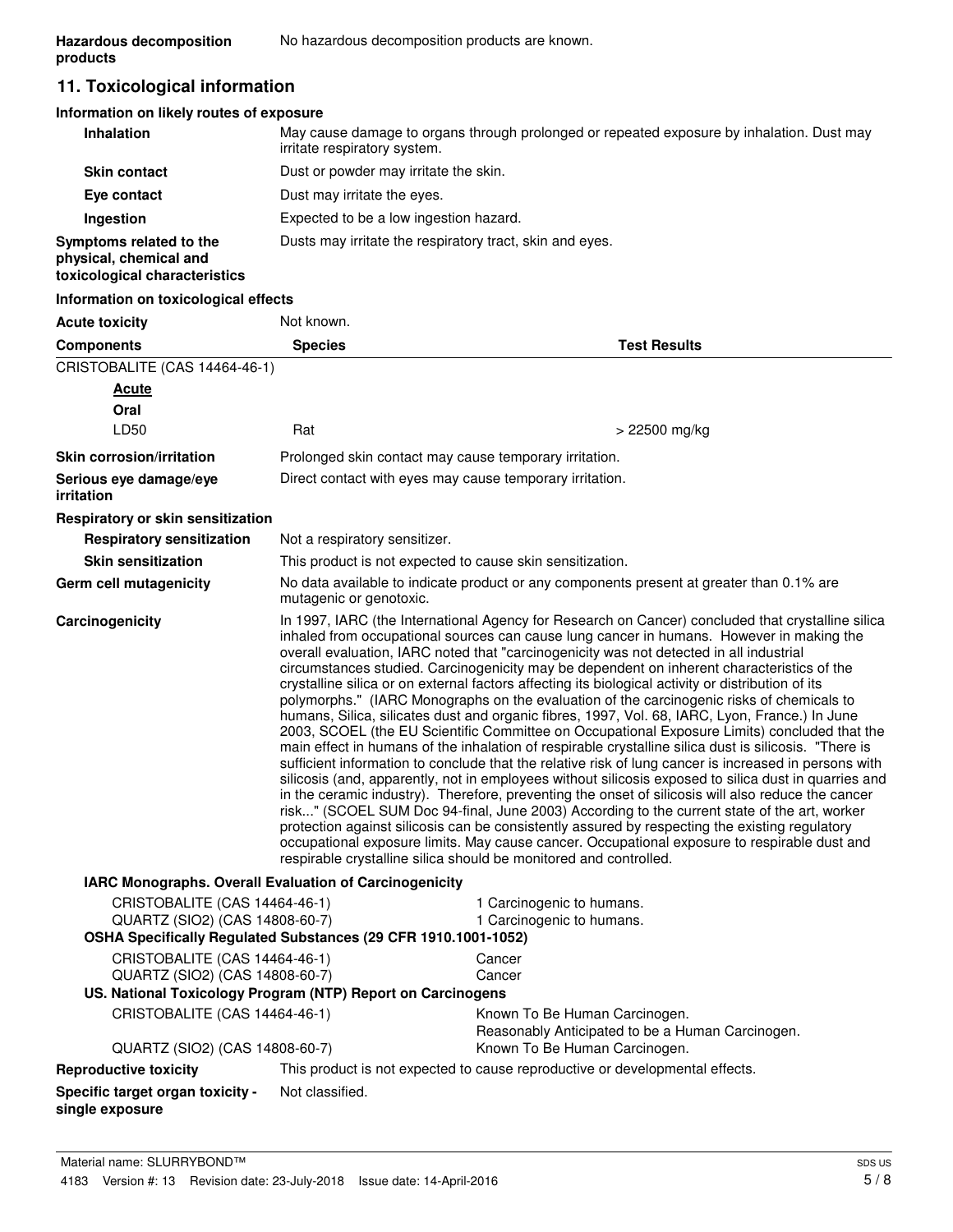| Specific target organ toxicity -<br>repeated exposure | Causes damage to organs through prolonged or repeated exposure.                                                                                                                                       |
|-------------------------------------------------------|-------------------------------------------------------------------------------------------------------------------------------------------------------------------------------------------------------|
| <b>Aspiration hazard</b>                              | Not an aspiration hazard.                                                                                                                                                                             |
| <b>Chronic effects</b>                                | Causes damage to organs through prolonged or repeated exposure. Prolonged inhalation may be<br>harmful. Prolonged exposure may cause chronic effects.                                                 |
| 12. Ecological information                            |                                                                                                                                                                                                       |
| <b>Ecotoxicity</b>                                    | The product is not classified as environmentally hazardous. However, this does not exclude the<br>possibility that large or frequent spills can have a harmful or damaging effect on the environment. |
| Persistence and degradability                         | No data is available on the degradability of any ingredients in the mixture.                                                                                                                          |
| <b>Bioaccumulative potential</b>                      | No data available.                                                                                                                                                                                    |

**Mobility in soil** No data available.

**Other adverse effects** No other adverse environmental effects (e.g. ozone depletion, photochemical ozone creation potential, endocrine disruption, global warming potential) are expected from this component.

# **13. Disposal considerations**

| <b>Disposal instructions</b>             | Collect and reclaim or dispose in sealed containers at licensed waste disposal site. Dispose of<br>contents/container in accordance with local/regional/national/international regulations.                            |
|------------------------------------------|------------------------------------------------------------------------------------------------------------------------------------------------------------------------------------------------------------------------|
| Local disposal regulations               | Dispose in accordance with all applicable regulations.                                                                                                                                                                 |
| Hazardous waste code                     | The waste code should be assigned in discussion between the user, the producer and the waste<br>disposal company.                                                                                                      |
| Waste from residues / unused<br>products | Dispose of in accordance with local regulations. Empty containers or liners may retain some<br>product residues. This material and its container must be disposed of in a safe manner (see:<br>Disposal instructions). |
| Contaminated packaging                   | Since emptied containers may retain product residue, follow label warnings even after container is<br>emptied. Empty containers should be taken to an approved waste handling site for recycling or<br>disposal.       |

# **14. Transport information**

# **DOT**

Not regulated as dangerous goods.

### **IATA**

Not regulated as dangerous goods.

# **IMDG**

Not regulated as dangerous goods.

#### **Transport in bulk according to** Not applicable. **Annex II of MARPOL 73/78 and the IBC Code**

# **15. Regulatory information**

**US federal regulations**

This product is a "Hazardous Chemical" as defined by the OSHA Hazard Communication Standard, 29 CFR 1910.1200.

# **TSCA Section 12(b) Export Notification (40 CFR 707, Subpt. D)**

Not regulated.

**CERCLA Hazardous Substance List (40 CFR 302.4)**

Not listed.

# **SARA 304 Emergency release notification**

Not regulated.

# **OSHA Specifically Regulated Substances (29 CFR 1910.1001-1052)**

CRISTOBALITE (CAS 14464-46-1) Cancer QUARTZ (SIO2) (CAS 14808-60-7) Cancer CRISTOBALITE (CAS 14464-46-1) lung effects QUARTZ (SIO2) (CAS 14808-60-7) lung effects CRISTOBALITE (CAS 14464-46-1) immune system effects QUARTZ (SIO2) (CAS 14808-60-7) immune system effects<br>CRISTOBALITE (CAS 14464-46-1) in the kidney effects CRISTOBALITE (CAS 14464-46-1) QUARTZ (SIO2) (CAS 14808-60-7) kidney effects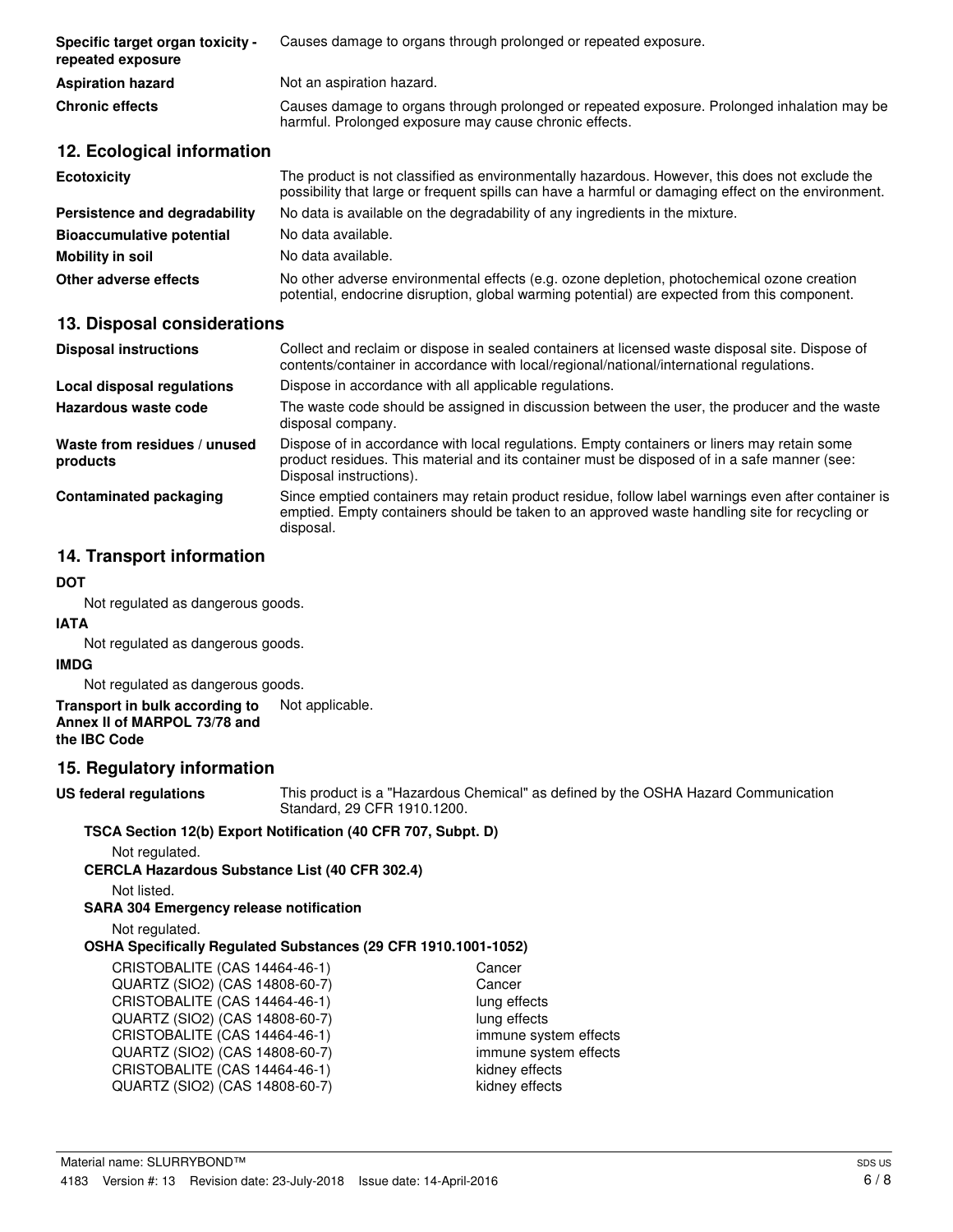# **Superfund Amendments and Reauthorization Act of 1986 (SARA)**

**SARA 302 Extremely hazardous substance**

Not listed.

### **SARA 313 (TRI reporting)**

Not regulated.

# **Other federal regulations**

**Clean Air Act (CAA) Section 112 Hazardous Air Pollutants (HAPs) List**

Not regulated.

### **Clean Air Act (CAA) Section 112(r) Accidental Release Prevention (40 CFR 68.130)**

Not regulated.

**Safe Drinking Water Act** Not regulated. **(SDWA)**

### **US state regulations**

**California Proposition 65**

### **California Proposition 65 - CRT: Listed date/Carcinogenic substance**

QUARTZ (SIO2) (CAS 14808-60-7) Listed: October 1, 1988

**US. California. Candidate Chemicals List. Safer Consumer Products Regulations (Cal. Code Regs, tit. 22, 69502.3, subd. (a))** CRISTOBALITE (CAS 14464-46-1)

QUARTZ (SIO2) (CAS 14808-60-7)

# **International Inventories**

| Country(s) or region        | <b>Inventory name</b>                                                     | On inventory (yes/no)* |
|-----------------------------|---------------------------------------------------------------------------|------------------------|
| Australia                   | Australian Inventory of Chemical Substances (AICS)                        | Yes.                   |
| Canada                      | Domestic Substances List (DSL)                                            | Yes                    |
| Canada                      | Non-Domestic Substances List (NDSL)                                       | No.                    |
| China                       | Inventory of Existing Chemical Substances in China (IECSC)                | Yes                    |
| Europe                      | European Inventory of Existing Commercial Chemical<br>Substances (EINECS) | Yes                    |
| Europe                      | European List of Notified Chemical Substances (ELINCS)                    | No.                    |
| Japan                       | Inventory of Existing and New Chemical Substances (ENCS)                  | Yes                    |
| Korea                       | Existing Chemicals List (ECL)                                             | Yes                    |
| New Zealand                 | New Zealand Inventory                                                     | No.                    |
| Philippines                 | Philippine Inventory of Chemicals and Chemical Substances<br>(PICCS)      | No.                    |
| Taiwan                      | Taiwan Chemical Substance Inventory (TCSI)                                | No.                    |
| United States & Puerto Rico | Toxic Substances Control Act (TSCA) Inventory                             | Yes                    |
|                             |                                                                           |                        |

\*A "Yes" indicates that all components of this product comply with the inventory requirements administered by the governing country(s) A "No" indicates that one or more components of the product are not listed or exempt from listing on the inventory administered by the governing country(s).

# **16. Other information, including date of preparation or last revision**

| <b>Issue date</b>               | 14-April-2016                                                                                                                                                                                                                                                                                                                                                                                                                                                                                                   |
|---------------------------------|-----------------------------------------------------------------------------------------------------------------------------------------------------------------------------------------------------------------------------------------------------------------------------------------------------------------------------------------------------------------------------------------------------------------------------------------------------------------------------------------------------------------|
| <b>Revision date</b>            | 23-July-2018                                                                                                                                                                                                                                                                                                                                                                                                                                                                                                    |
| Version #                       | 13                                                                                                                                                                                                                                                                                                                                                                                                                                                                                                              |
| <b>HMIS<sup>®</sup></b> ratings | Health: $3^*$<br>Flammability: 0<br>Physical hazard: 0                                                                                                                                                                                                                                                                                                                                                                                                                                                          |
| <b>NFPA ratings</b>             | Health: $2$<br>Flammability: 0<br>Instability: 0                                                                                                                                                                                                                                                                                                                                                                                                                                                                |
| <b>Disclaimer</b>               | CETCO, an MTI Company cannot anticipate all conditions under which this information and its<br>product, or the products of other manufacturers in combination with its product, may be used. It is<br>the user's responsibility to ensure safe conditions for handling, storage and disposal of the<br>product, and to assume liability for loss, injury, damage or expense due to improper use. The<br>information in the sheet was written based on the best knowledge and experience currently<br>available. |